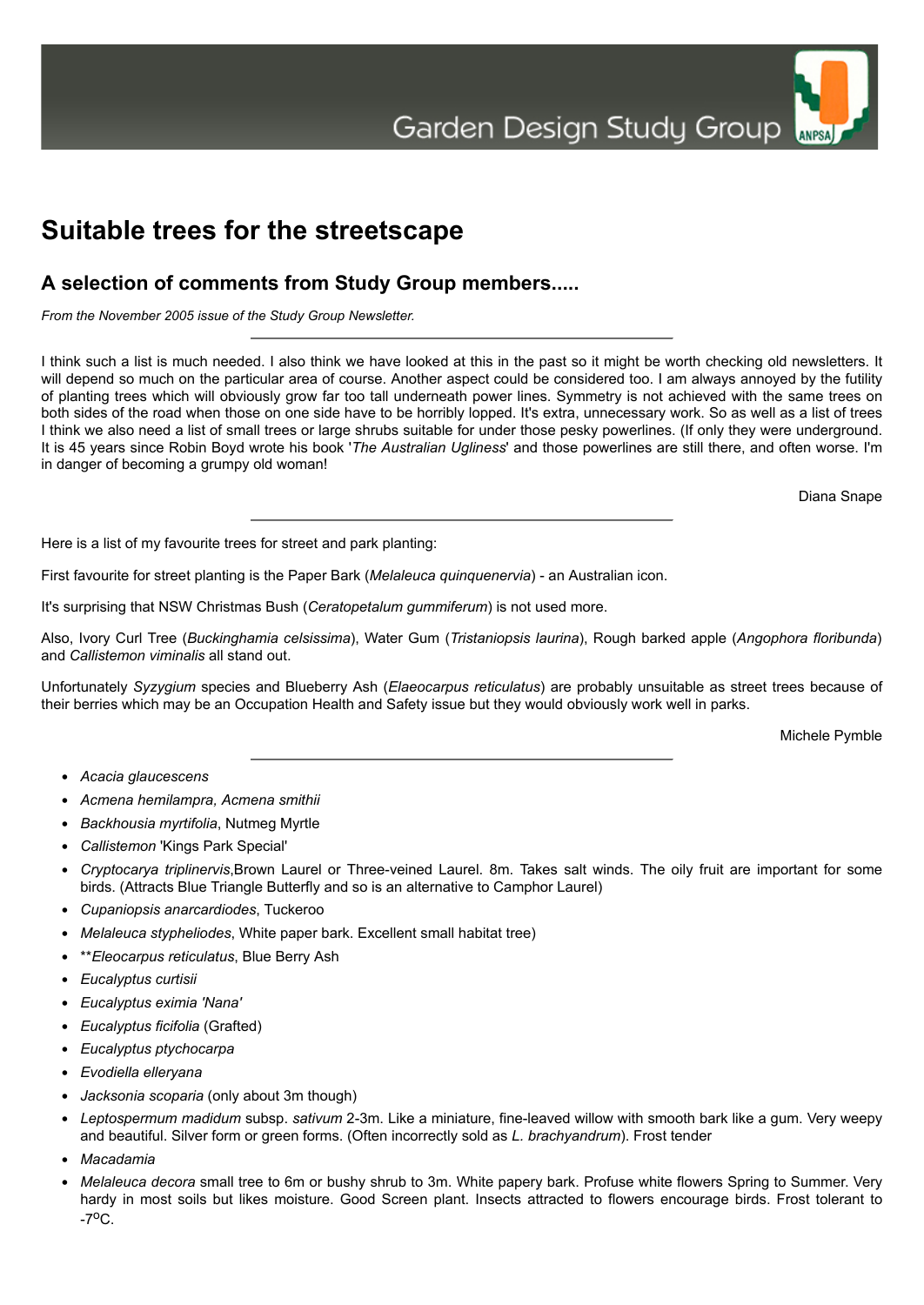- *Melaleuca styphelioides* Variable height 3 to 10m tall. White papery bark with dense foliage. Excellent habitat tree. -7oC.
- *Melaleuca viridiflora* 'Weeping' form or 'Upright' form 8m flowers pink, purple or red, with gold tips. Silvery new growth. White papery bark.
- *Pittosporum phylliraeoides*
- *Podocarpus elatus* timber for boat-building. Fruit like purple snowmen. Frost tolerant to -7°C.
- *Podocarpus grayae* slow-growing tree that is wonderful as an indoor plant. Red fleshy fruits about 1.5cm long. Shiny leaves hang down from branches.
- *Stenocarpus sinuatus* Fire-wheel 6-8m, narrow. slow-growing tree. Large, showy red flowers in shape of a wheel. Glossy dark green foliage.
- *Syzygium leuhmanii*

We also might add that a speaker at a Birds Australia AGM, Geoff Barrett, gave some very interesting statistics that can be disseminated to the wider public in the interests of bird habitat creation and/or preservation: there is a 43% increase in diversity of bird species if trees planted are local to the area; there is a five-fold increase in exotic birds if exotic trees are planted.

Maree McCarthy

The healthy establishment and growth of street trees is limited by several factors, of which compaction, drought and low soil oxygen are the most significant.

One way of mitigating the adverse effects of these factors is through regular maintenance. With increasing costs - including water costs - and inadequate public funding, this approach is no longer practical. (I doubt it ever was.)

An alternative approach is to grow selected forms or ecotypes of desired species, especially those indigenous to the same locality or bio-region.

Many Australian rainforest trees are resistant to compaction, surprisingly drought tolerant, and both beautiful and long lived. They also exhibit wide genetic variation. Plant breeders may need to develop selected forms or ecotypes with the most desired characteristics for urban planting.

Most commercially available species are propagated from stock originating in high rainfall coastal areas. With the recent introduction of Level 3 water restrictions in Sydney, and the likelihood of permanent restrictions and escalating water costs, it will be easier and less expensive to establish the same species propagated from low-rainfall ecotypes.

Research has shown that trees tolerant of waterlogging are usually resistant to compaction too. As a number of Australian rainforest species thrive in and between the extremes of well-drained sands and Melaleuca swamps, it is important to select individual plants from stock appropriate to the conditions in which they are to be installed.

The ultimate aim is to select forms tolerant of all conditions likely to be encountered.

A VCAH Burnley research project that started in 1992, involved 90 forms of 29 species, with seed collected between Cairns in Queensland and Wilson's Promontory in Victoria. The species included: *Backhousia sciadophora* (Shatterwood), *Brachychiton discolor* (Lacebark), *Cupaniopsis anacardioides* (Tuckeroo), *Elaeocarpus obovatus* (Hard Quandong), *Ficus rubiginosa* (Port Jackson Fig), *Flindersia australis* (Australian Teak), *Glochidion ferdinandi* (Cheese Tree), *Melia azedarach* var. *australasica* (White Cedar), *Rhodosphaera rhodanthema* (Tulip Satinwood), *Tristaniopsis collina* (Mountain Water Gum), *Tristaniopsis laurina* (Water Gum), *Waterhousea floribunda* (Weeping Lilly Pilly).

*Flindersia australis* was propagated in five different forms, from 'dry' rainforest to wet subtropical rainforest.

One of the researchers, Geoff Williams, states: "*In respect to specific characteristics such as drought tolerance, ignoring the differences between populations can be equivalent to ignoring the differences between species. "Australian rainforest trees are an under-utilised genetic resource for use in urban horticulture. In relation to the many forms we already have in cultivation, many species require improvement in only one or two genetic characteristics to become reliable urban trees of the highest quality, capable of succeeding in even the most hostile urban sites.*" \*

## **'Elite' Native Trees**

As some species of native trees, notably *Eucalyptus* species, cannot be vegetatively reproduced, they are propagated by seed, the progeny often displaying wide variations in leaf form and flower. Commercially produced trees are also liable to decline in vigour through inbreeding.

A number of studies involving *Eucalyptus* species have shown that seed orchards of between thirty and fifty trees, grown together in isolation, are needed to ensure adequate cross-pollination and genetic diversity, thus preventing such decline.

In 1992 the Institute of Plant Sciences and the Melbourne City Council agreed to co-sponsor a project to develop 'elite' native park and street trees. Some were vegetatively propagated from stock of known origin, while those that have to be propagated from seed were produced in 'elite' seed orchards.

Selected species included: *Allocasuarina torulosa* (Forest Oak), *A.verticillata* (Drooping She-Oak), *Angophora costata* (Sydney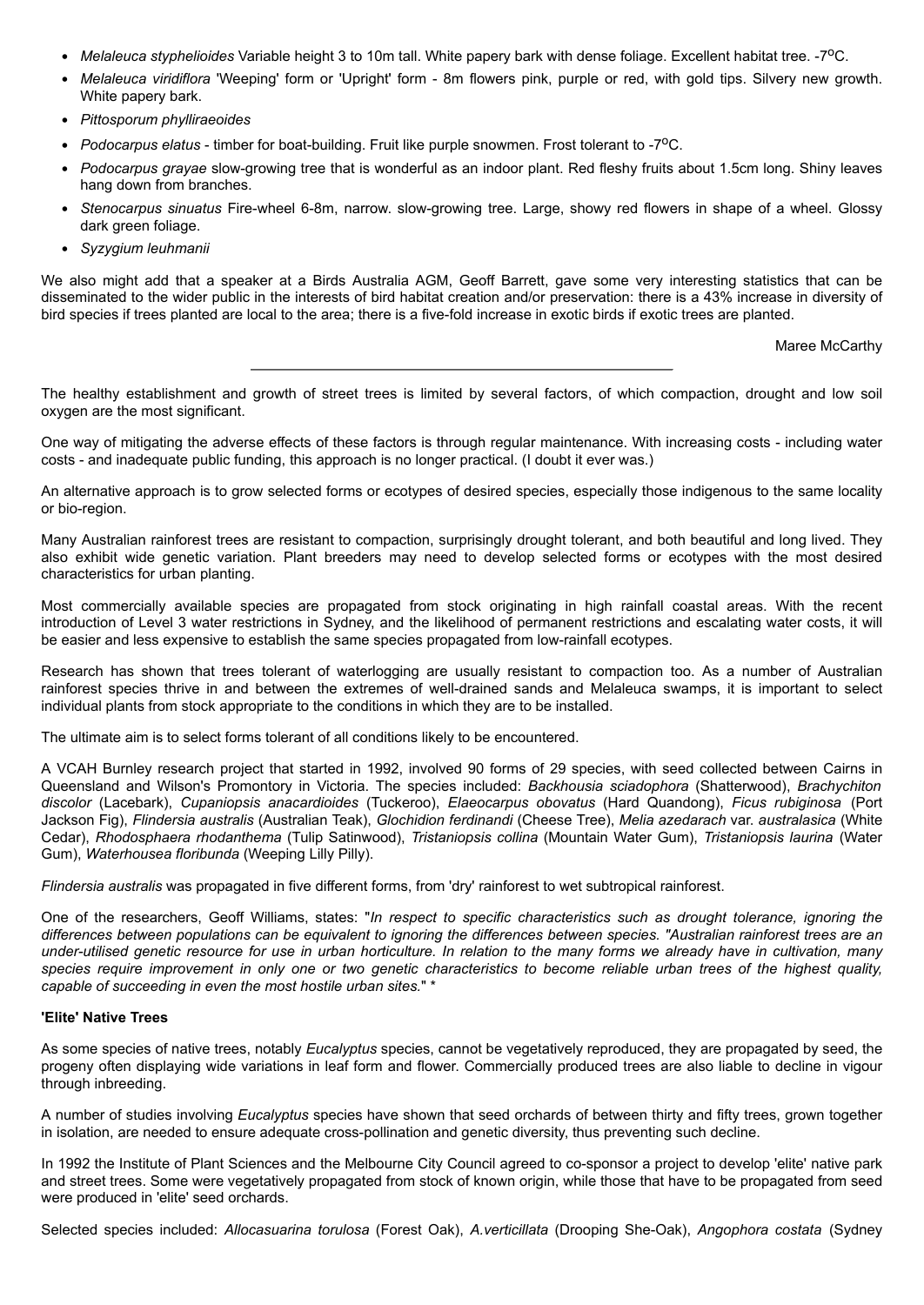Red Gum), *Brachychiton populneus* (Kurrajong), *Callistemon salignus* (Willow Bottlebrush), *Callitris rhomboidea* (Port Jackson Cypress), *Corymbia citriodora* (Lemon-scented Gum), *C.ficifolia* (Red-flowering Gum), *C.maculata* (Spotted Gum), *Eucalyptus leucoxylon* (Yellow Gum), *E.nicholii* (Small Leaf Peppermint), *E.scoparia* (Willow Gum), *Persoonia levis* (Broad-leaf Geebung), *Tristaniopsis collina* (Mountain Water Gum), and *T.laurina* (Water Gum).

Increased use of native trees, especially in the eastern suburbs of Melbourne, has dramatically increased the number and diversity of native birds. It has also resulted in improved tree health due to the increase in birds that feed on insects. #

### **References**

\* Geoff Williams (1993) 'Selection can improve amenity of rainforest trees.' Australian Horticulture (12) pages 53 - 57

# David Beardsell, Peter Yau and Peter Harrison (1993). 'Elite native trees for streets and parks' Australian Horticulture (8) pages 48 - 53

Gordon Rowland

#### From 'Gumnuts' a now discontinued emaoil newsletter

Peter Vaughan has had an interest in street trees for many years and he was asked to provide some thoughts about appropriate trees for Newcastle City Council as part of a submission to Council by the Newcastle Group of APS. I thought others might find Peter's ideas both interesting and useful, so here's what he had to say.....

"Street trees are something I feel strongly about. A few quick ideas are: The best Eucalypt is *Eucalyptus robusta* (Swamp Mahogany). It is not a tall tree, it flowers spectacularly, and the nectar appears to be higher in protein (for reasons stated below) as the bee keepers reports it builds up hive strength, but more importantly the birds such as the Regent Honeyeater (one of Australia's rarest and most endangered birds) migrate to flowering *E.robusta*. Regent Honeyeaters spend much of the year in the Capertee Valley (Mudgee area), but migrate to the coast each year. They have been reported in the lower Hunter region a number of times and as the recovery plan for the Regent Honeyeater improves their numbers (assuming they don't go extinct) we can expect to see more Regent Honeyeaters in our region. The Swamp Mahogany has the historical significance of being the first street tree planted in Australia, and some of the original plantings are still alive and growing in Sydney Botanical Gardens.

Another Eucalypt is *E.curtisii*. There are a few growing as street trees. It is a mallee that can be grown under power lines and never need trimming. It flowers every year, is hardy. It is really a great plant.

*Elaeocarpus* - *E.obovatus* and *E.reticulatus* - both great trees to keep bower birds, figbirds, orioles and larger honeyeaters in urban areas. Both have great flowers and easy to grow. They are not attractive to fruit bats which may make them more user friendly.

Native Frangipani (*Hymenosporum flavum*) - great tree but short lived, expect about 10 years. Is that acceptable?

Palms - we should be growing the local species, the Cabbage Tree Palm and Bangalow Palm (but the Alexander Palm is acceptable if desired, it does appear to grow stronger). If the site is correct they will do well. Palms are important as a number of fruit pigeons are nomadic following the fruiting of palms, in particular the Cabbage Tree Palm. We should not be planting date palms or Washington Fan Palms.

Lilly Pillys are important trees. Councils have the concept that we should live in the valleys, and preserve the bush on the ridgelines for scenic beauty. Nature wants it the other way around. The nutrients, ie soil and fallen leaves, wash down into the gullies, and so this is where the best trees grow, and on the ridges few animals can survive. In the valleys the trees receive enough nutrients so they can afford to give some away with their nectar and fruit. Therefore the trees from valleys are sought after by fruit and nectar eating birds and these are the important conservation areas (proven in studies by NSW Forestry). However we have cleared the valleys, consequently to compensate we should be planting some of these trees in our streets. Very important local species are the Lilly Pillys, and there is a wide range of forms now available. They can be grown from cutting so the size and form can be pre determined.

*Cupaniopsis anarcardioides* is another great tree for local birds. The figbirds migrate to our area when they fruit. It is a species that tolerates and grows well in poor soils and harsh conditions.

Brachychitons should also be considered of course, but not the flame tree. Perhaps the lacebark, but I would suggest hybrids for improved form. I would recommend lacebark rootstocks and grafting hybrids on top. This is a very easy procedure and I would readily supply the hybrids and teach the council nursery staff how to graft. Perhaps they may wish to try with about 10 plants, and then review the results after a few years.

White Cedar (*Melia azeradch*) is ideal for carparks because of its umbrella shape. Please use local sourced plants, not the common plant grown that is Indian or Chinese in origin. The local plant appears to have smaller fruit, and so is more attractive to local birds. Importantly, the White Cedar should not be mulched around as this allows the leaf stripping caterpillar to attack it. The caterpillar lives in the mulch during the day and eats the leaves at night. I have watched the trees next to the Newcastle Museum and they are not mulched and the caterpillars do not seem to be able to survive to attack them (but I haven't been in there this year, so a check wouldn't hurt). Therefore if you grow White Cedar, have bare earth around them. They perform very well in the hot dry situation that car parks provide. Council may worry that the fruits of the White Cedar may attract birds that will crap on the cars in car parks. However the White Cedar fruits ripen when there are no leaves on the tree, which means the birds don't hang around in the tree but eat their fill and go and sit somewhere safer. Also the fruits are rather large, so the birds cannot eat many anyway,